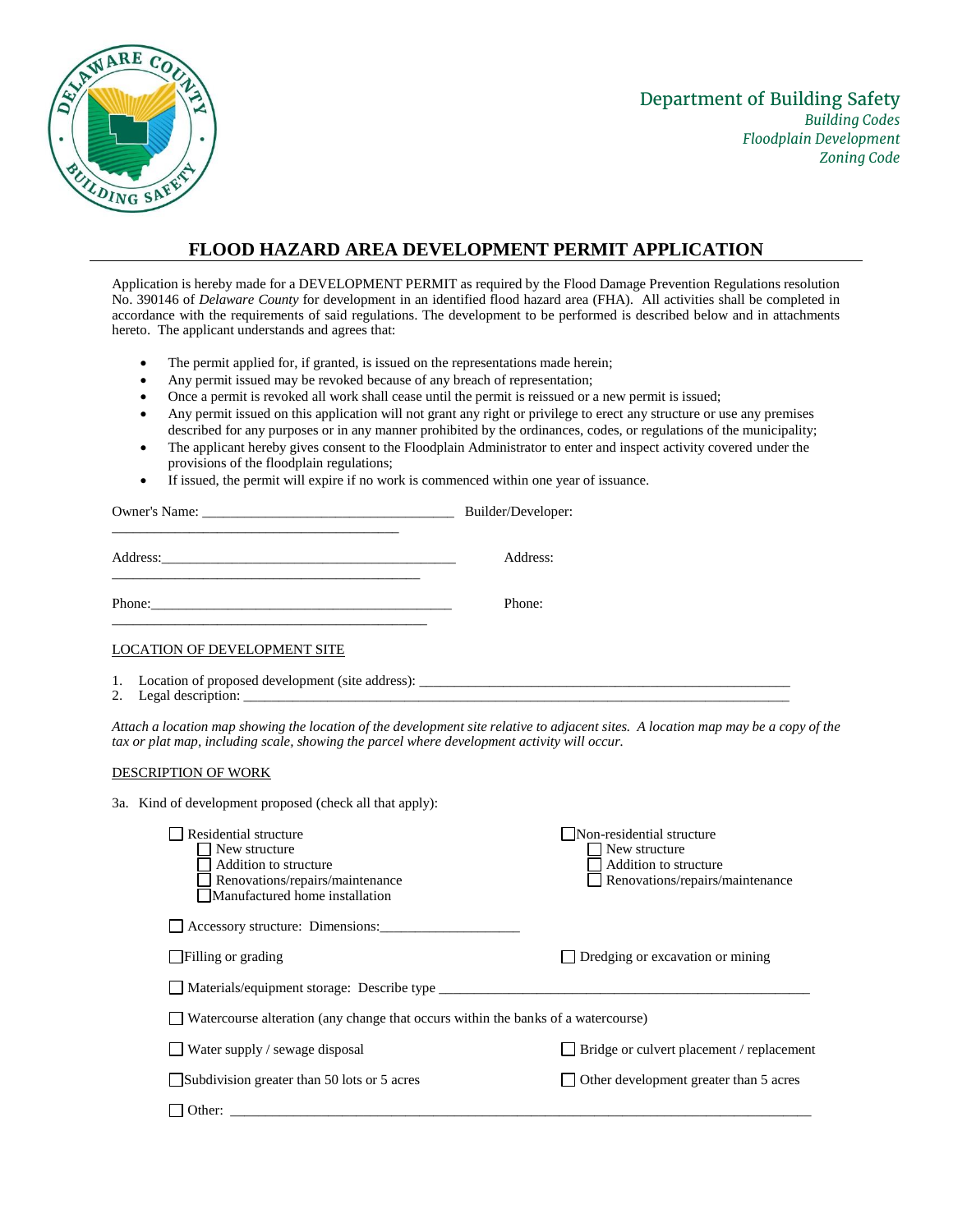Additional activity description:

3b. If the proposed construction is an addition, renovation, repair or maintenance to an existing structure, indicate the cost of proposed construction \$  $\blacksquare$  What is the estimated market value of the existing structure  $\frac{\sqrt{2}}{2}$   $\frac{1}{2}$   $\frac{1}{2}$   $\frac{1}{2}$   $\frac{1}{2}$   $\frac{1}{2}$   $\frac{1}{2}$   $\frac{1}{2}$   $\frac{1}{2}$   $\frac{1}{2}$   $\frac{1}{2}$   $\frac{1}{2}$   $\frac{1}{2}$   $\frac{1}{2}$   $\frac{1}{2}$   $\frac{1}{2}$   $\frac{1}{2}$   $\frac{1}{2}$   $\frac{1}{2}$   $\frac{1}{2}$   $\frac{1}{2}$   $\frac{1}{2}$ 

\_\_\_\_\_\_\_\_\_\_\_\_\_\_\_\_\_\_\_\_\_\_\_\_\_\_\_\_\_\_\_\_\_\_\_\_\_\_\_\_\_\_\_\_\_\_\_\_\_\_\_\_\_\_\_\_\_\_\_\_\_\_\_\_\_\_\_\_\_\_\_\_\_\_\_\_\_\_\_\_\_\_\_\_\_\_\_\_\_\_\_\_\_\_\_

## *NOTES AND ADDITIONAL SUBMITTAL REQUIREMENTS:*

- *In addition to completion of this form the applicant agrees to submit any additional information required by the floodplain administrator in order to determine that the proposed development is compliant with the local and federal flood damage prevention criteria of the National Flood Insurance Program. Site plans for all development proposals must:* 
	- *Be drawn to scale with north arrow.*
	- *Show property boundaries, floodway, and floodplain lines.*
	- *Show dimensions of the lot.*
	- *Show dimensions and location of existing and/or proposed development on the site.*
	- *Show areas to be cut and filled.*
- *Applications for residential and non-residential structures must also include:*
	- *The proposed lowest floor elevation based on the datum used on the effective Flood Insurance Rate Map and base flood elevation for the site.*
	- *Identification of whether the structure has a basement or enclosure below the lowest floor, and if it contains a basement or enclosure, detailed drawings showing foundation openings to allow passage of floodwaters.*
	- *Description of how building utilities will be protected from flood waters including drawings showing locations of such utilities.*
	- *Detailed description of anchoring system for all mobile and manufactured homes.*
	- *Description of construction materials that will be used below the flood protection elevation.*
- *An existing structure must comply with the flood protection standards if it is substantially improved (an improvement equal to or greater than 50% of the market value of the structure). The "substantial improvement" definition applies to existing structures only and that once a structure meets the definition of "new construction" any further improvements to that structure must meet "new construction" requirements. For floodplain management purposes "new construction" means structures for which "start of construction" began on or after the effective date of the initial Flood Insurance Rate Map issued by FEMA for the community.*
- *Any Pre-FIRM structure within the FHA that has sustained damage from any source (flood, fire, etc…) must be evaluated to determine if the structure is "substantially damaged" (damaged to 50% or more of the market value of the structure). If the structure is "substantially damaged, the structure must be brought into compliance with the flood protection standards.*
- *For subdivision proposals greater than 5 acres or 50 lots, or large-scale developments greater than 5 acres, a hydrologic and hydraulic analysis must be conducted to determine base flood elevations in flood hazard areas where no base flood elevations are provided.*
- *A Conditional Letter of Map Revision (CLOMR) must be obtained for proposed projects that would result in more than a 1.0 foot increase in base flood elevation (BFE) on a watercourse that has been studied through detailed hydrologic and hydraulic analyses where BFEs have been specified, but no floodway has been designated or when a project proposed (totally or partially within the floodway) along a watercourse for which detailed analyses have been conducted and BFEs and a floodway have been designated would result in any (greater than 0.0 foot) increase in the BFE.*
- *Applications for non-residential structures proposed to be floodproofed must have a completed FEMA floodproofing certification form attached (can only be completed by a Registered Professional Engineer or Architect).*
- *All development proposals determined to be located in a floodway must be accompanied by a hydrologic and hydraulic analysis showing impacts of the development on flood heights (can only be completed by a Registered Professional Engineer).*
- *Development proposals that are considered alterations of a watercourse must be accompanied by an analysis showing that the flood carrying capacity of the watercourse has not been reduced. (can only be completed by a Registered Professional Engineer).*